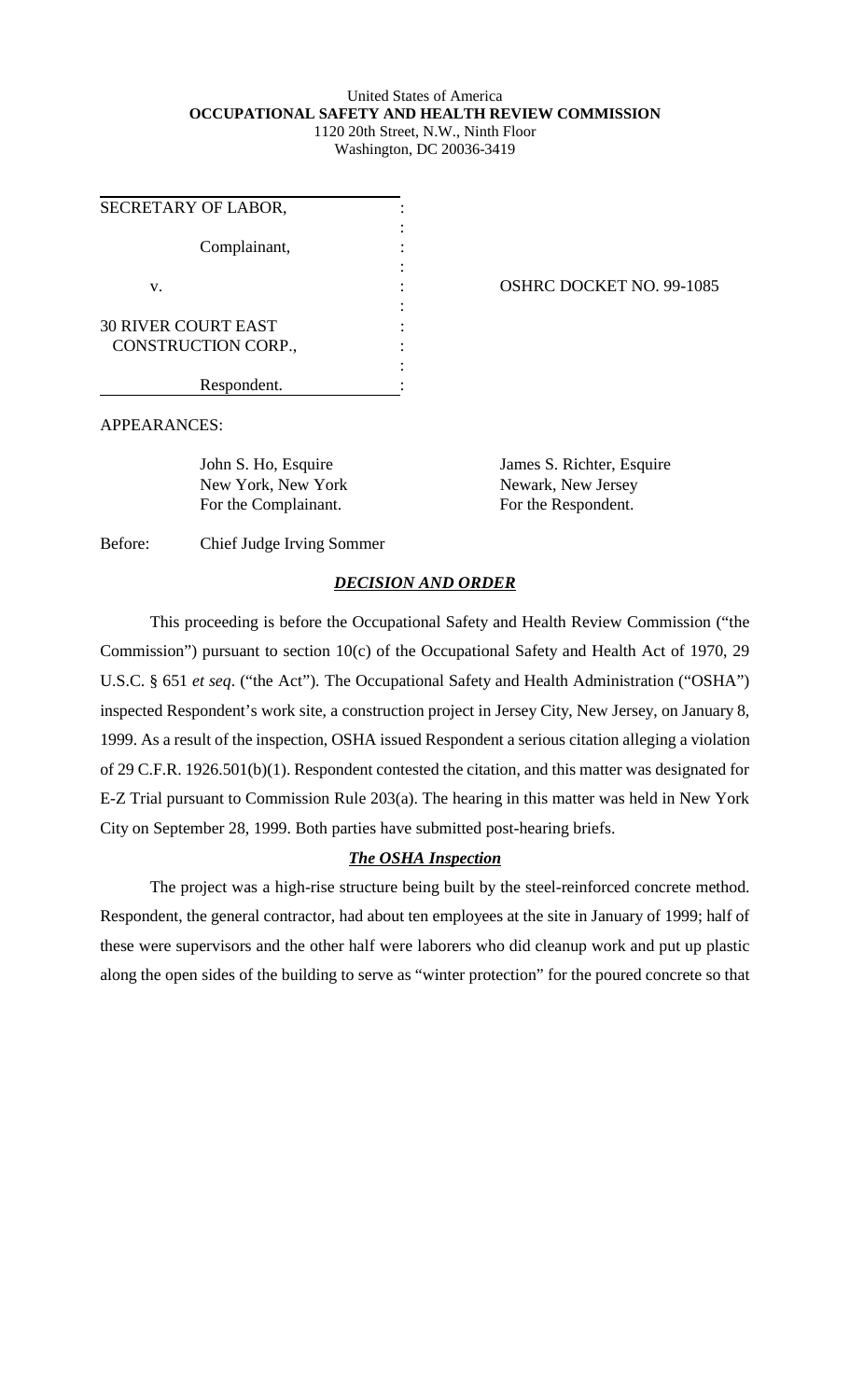it would cure properly. OSHA began an inspection of the project in November 1998, and the focus of the inspection was fall hazards that had been identified at the site. On January 8, 1999, a cold, windy and snowy day, Edward Norton, an OSHA compliance officer ("CO"), arrived at the site just before 11 a.m., at which time he saw an employee who appeared to be installing plastic at the perimeter of the 27th floor without fall protection.<sup>1</sup> The CO videoed a small segment of the work and watched the employee for 10 or 15 minutes, after which he went to the job site trailer and met with Kenneth Nelson, Respondent's superintendent. The CO told Nelson what he had seen, and Nelson said that his employees were supposed to wear fall protection when installing the plastic. CO Norton asked Nelson if they could go to the 27th floor, and when they went outside the employee was no longer there; they then learned that the elevator was not working, and when Nelson said that they could climb the stairs but that he would have to take it easy due to a medical condition, the CO decided to forego a visit to the 27th floor. Nelson stated he would take care of the problem, and he proceeded to radio personnel in that regard. Norton then continued his inspection on some of the lower floors, and Nelson accompanied him for a time. Norton never interviewed the employee he had seen, and he left about two hours after his arrival because of worsening weather conditions.

## *Discussion*

The cited standard provides as follows:

Each employee on a walking/working surface (horizontal and vertical surface) with an unprotected side or edge which is 6 feet (1.8 m) or more above a lower level shall be protected from falling by the use of guardrail systems, safety net systems, or personal fall arrest systems.

The record in this case establishes that an employee at the site was working near the perimeter of the 27th floor at the time of the CO's arrival. The Secretary contends that she has shown a violation of the standard because the employee was installing plastic and because both Kenneth Nelson and David Jenkens, Respondent's general projects lieutenant at the site, acknowledged that if the employee was installing plastic, he was one of their laborers. (Tr. 101; 121). Respondent, on the other hand, contends that the Secretary has failed to demonstrate that the employee was one of its laborers. The evidence in this regard follows.

<sup>&</sup>lt;sup>1</sup>Although the citation alleges that the employee was installing plastic on the southwest side of the 26th floor, the record establishes that the cited work was taking place on the 27th floor.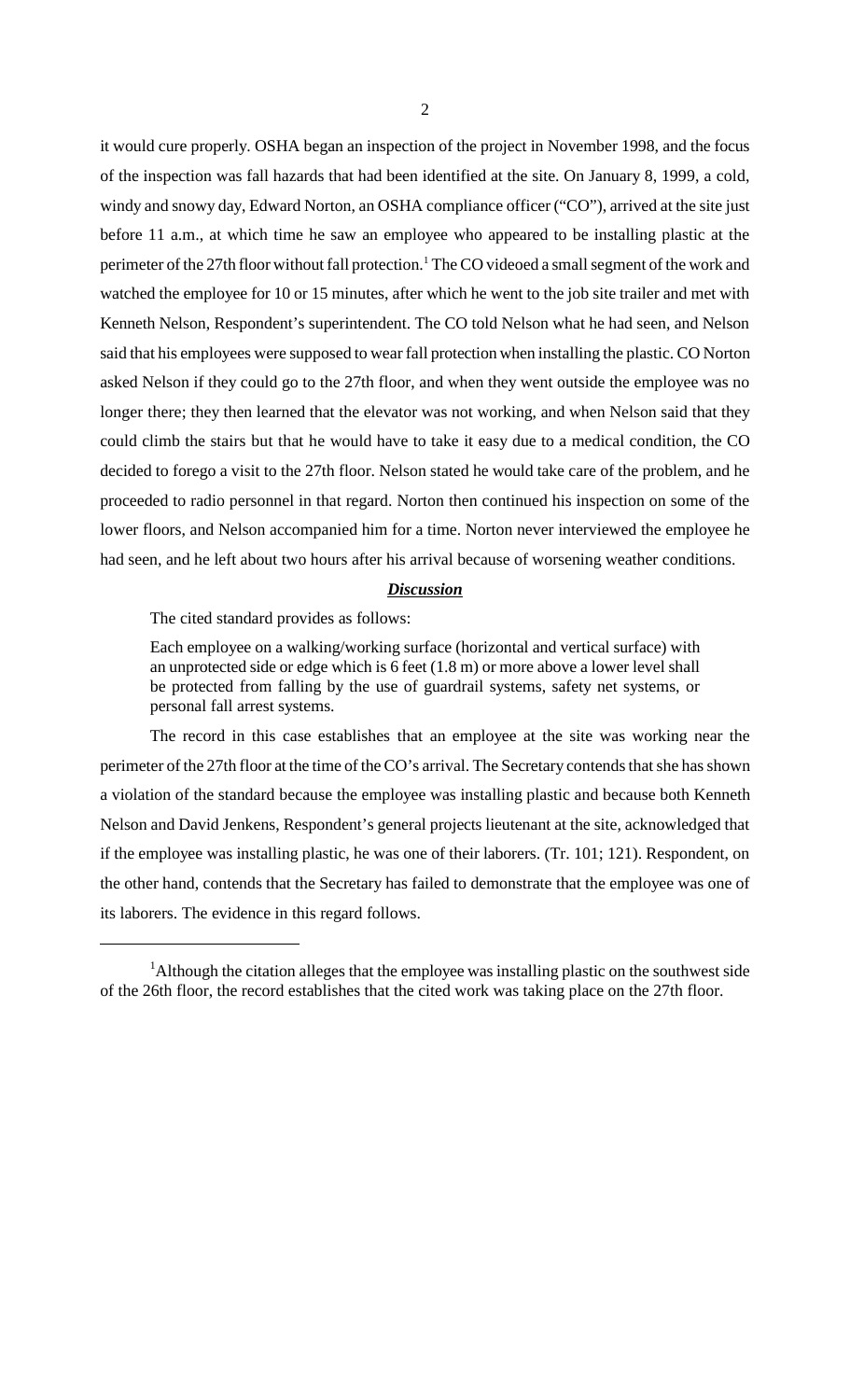The CO testified he believed the employee was one of Respondent's laborers due to the work he was doing and what Nelson told him. The CO further testified that he did not go to the 27th floor to speak with the employee because of Nelson's medical condition, that he did not video more of the employee's work as he was more concerned about the fall hazards on the top deck, which involved employees of one of the subcontractors, and that when he videoed the employee he thought he worked for the subcontractor. The CO said that Nelson never told him during any later visits that the employee had not been his; however, the CO never confirmed the identity of the employee, and he agreed his inspection would have been more effective had he interviewed the employee. (Tr. 17-58).

David Jenkens testified that he oversaw the work on the project and was familiar with the concrete pouring and plastic installation procedures used on the job. He explained that normally, the pouring of the deck would start between 7 and 8 a.m. on the east end of the building and progress to the west end, being finished around 5:30 or 6 p.m. He also explained that when winter protection was required, the building was divided into three sections, east, center and west, and that plastic was installed along the open sides of each section, beginning with the east section, in a counterclockwise direction. Specifically, plastic was put along the south side of the east section and then along the east, north and west sides, which would separate the east section from the center section. Respondent's laborers would next place heaters in the east section as the concrete was poured on the deck above that section; the laborers would then proceed to the next section and follow the same process, with the west face of the building the last to be covered with plastic. Jenkens drew R-3, a diagram of this process, at the hearing, and he noted that the "curtain work" on the three sections usually took place from about 7 to 11 a.m., 11 a.m. to 2 p.m. and 2 to 5:30 p.m., respectively. (Tr. 66-73; 76-80; 93).

Jenkens further testified that there had been problems with the equipment that pumped the concrete up to the top deck on January 7 and 8, 1999, and that the concrete had to be poured "by the bucket," which took much longer; there also had been problems with the crane, and, as a result, only about 100 yards of concrete were poured on the 28th floor on January 7, leaving another 330 yards to be poured.<sup>2</sup> Jenkens said that due to these problems and the weather, and to best utilize his laborers, he probably would have had them put up the plastic on the 27th floor as far as they could

 $2$ Jenkens derived this information, and the other details of the work at the site during this period, from R-2, the daily reports for the project from January 1 to 11, 1999. (Tr. 74).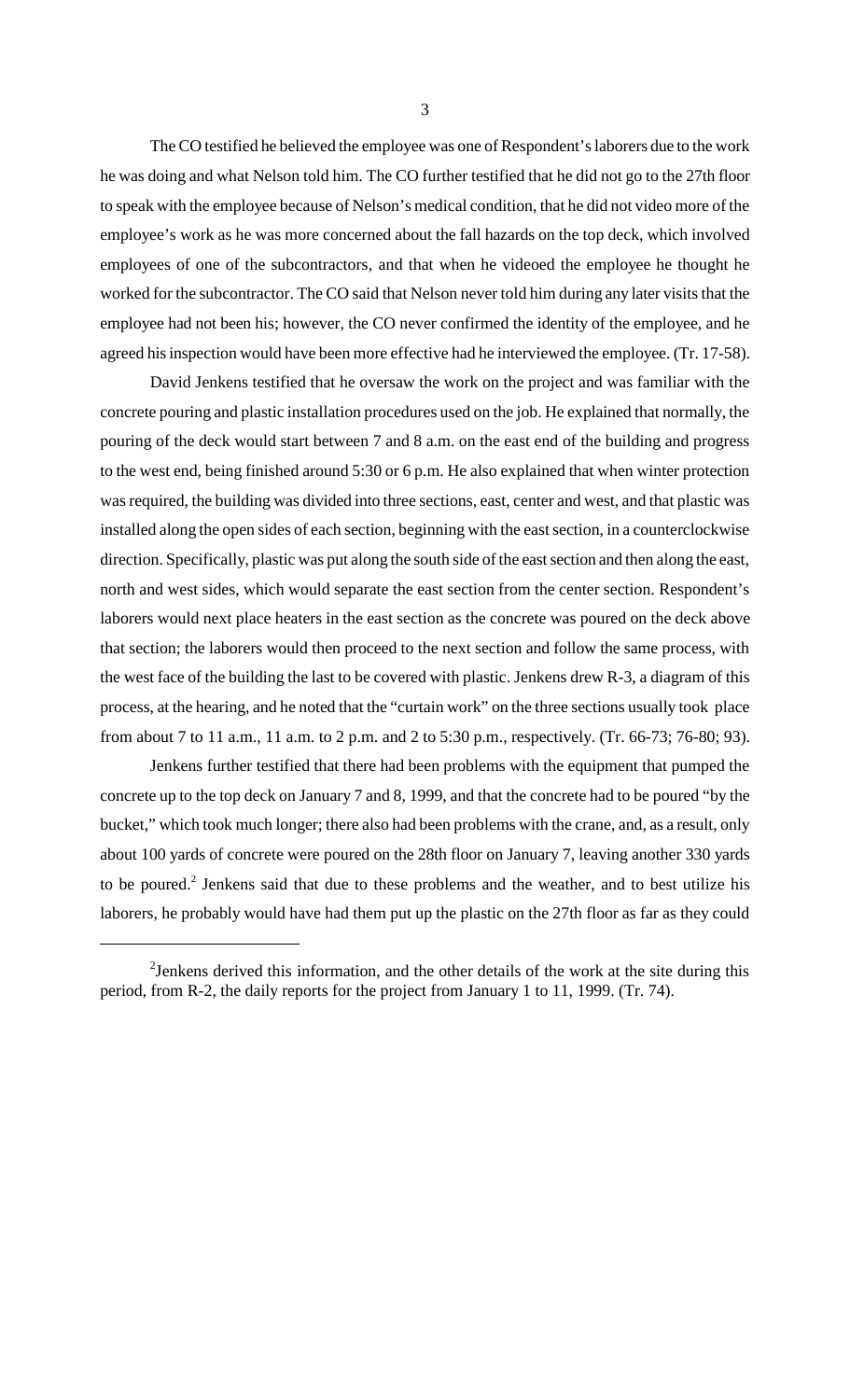on January 7 without closing off the center and west sections, which would have been left open so that carpenters could "jack up" the deck to the engineer's specifications before the concrete was poured; the carpenters did this by adjusting the wedges under the posts that were spaced every 4 feet to help support the deck.<sup>3</sup> Based on his knowledge of the work, Jenkens thought it very unlikely that one of his laborers was on the west side of the building installing plastic at 11 a.m. on January 8. He indicated that concrete had been poured on about half the deck over the center section and that the laborers would have been performing heating duties; he further indicated there would have been eight or nine carpenters jacking up the deck in the west section and that the worker in C-2 could have been picking up plastic and moving it out of the way in order to jack up the deck.<sup>4</sup> (Tr. 72-76; 80-96).

Kenneth Nelson testified he had assumed the employee was his based on what the CO had said; he agreed with Jenkens that no plastic was being installed that day, but he explained that the weather could have caused a "blowout" that the employees might have had to repair and that he did not know what was going on until he checked with them. Nelson further testified he had not been able to reach anybody on the 27th floor by radio and that after accompanying the CO for a while he went to that floor. Once there, he noted plastic had been installed on the south, east and north sides of the building but that the west side was open; only the east section was closed off, and personnel for other trades were working in the other two sections. He also noted that two laborers were moving heaters from the east section, and when he asked if they had been installing plastic they said they had not. The CO was no longer on the site when Nelson went back down, and while he was not sure, he thought he had told the CO at a later date that the employee had not been one of his. (Tr. 109-30).

Based on the above, I conclude the Secretary has not shown that the employee was one of Respondent's laborers. First, the CO never interviewed or confirmed the identity of the employee, and he conceded that interviewing employees was an essential part of an inspection and that his

<sup>&</sup>lt;sup>3</sup> Jenkens indicated that the jacking-up work occurred in each section about an hour before the concrete was poured on the deck above that section. (Tr. 90-91).

 $^4$ Jenkens said there could have been up to 80 employees on the 27th and 28th floors that day, including masons, carpenters, laborers, plumbers and other trades. He also said the plastic in C-2 could have been there from the installation work the day before and that the plastic was also used as rain protection for materials, equipment and even employees. (Tr. 88-92; 102).